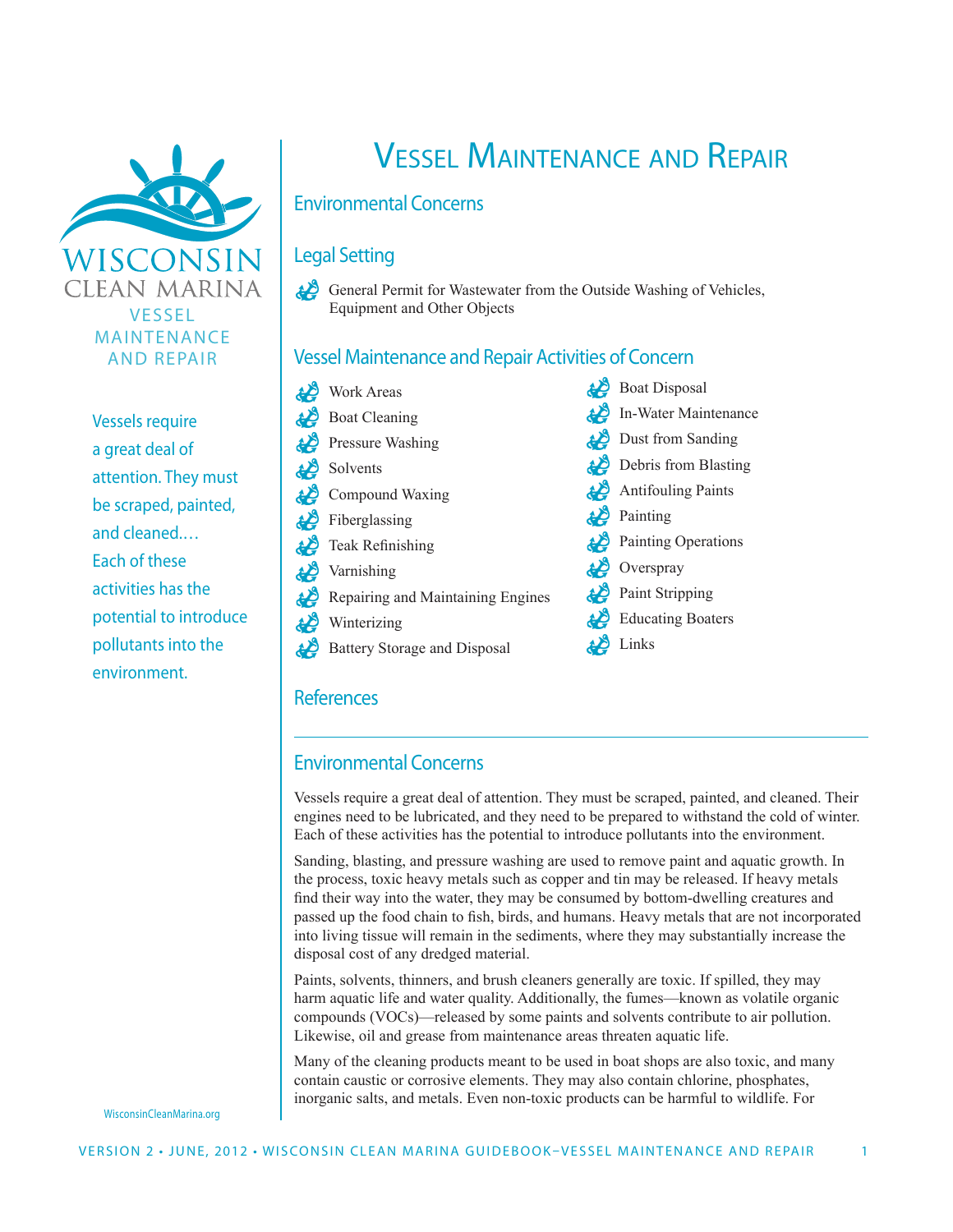example, detergents found in many boat-cleaning products will destroy the natural oils on fish gills, reducing their ability to take up oxygen.

# Legal Setting

## **General Permit for Wastewater from the Outside Washing of Vehicles, Equipment and Other Objects**

The General Permit for Wastewater from the Outside Washing of Vehicles, Equipment and Other Objects (WI-0059153-2) from the Wisconsin Department of Natural Resources (WDNR) is intended to cover a variety of facilities that wash equipment, vehicles, and other objects outside and cannot direct the wastewater to sanitary sewage facilities. This permit contains best management practices (BMPs) designed to prevent degradation of surface waters and/or groundwater. Facilities are required to meet the applicability criteria and implement the BMPs contained in the permit. For more information please refer to: *[http://dnr.](http://dnr.wi.gov/org/water/wm/ww/gpindex/gpinfo.htm) [wi.gov/org/water/wm/ww/gpindex/gpinfo.htm](http://dnr.wi.gov/org/water/wm/ww/gpindex/gpinfo.htm)*.

# Vessel Maintenance and Repair Activities of Concern

## **Work Areas**

One of the easiest ways to control waste and runoff pollution is to restrict the area where the maintenance activities may be performed.

- Perform all major repairs—such as stripping, fiberglassing, and spray painting in designated areas as far away from the water as possible.
- Collect all maintenance debris. Clean work areas after completing each operation or at the end of the day, whichever comes first. Remove sanding dust, paint chips, fiberglass, and trash.
- Locate boat maintenance areas for new marinas upland of a 100-foot shoreline buffer zone.
- Locate boat maintenance areas on an impervious surface (e.g., asphalt or cement where the debris can be collected easily) and, where practical, under a roof. Sheltering the area from rain will prevent stormwater from carrying debris into surface waters.
- If asphalt or cement is not practical, perform work over filter fabric or over canvas or plastic tarps. Filter fabric will retain paint chips and other debris yet—unlike plastic, or to a lesser extent, canvas—filter fabric will allow water to pass through. Tarps may potentially be reused.
- Surround the maintenance area (if an impervious surface) with a berm or retaining wall to contain waste and spills. However, this practice is not recommended for pervious surfaces, as it would promote ponding and infiltration of contaminated water.
- Use vegetative or structural controls cited in the chapter titled "Stormwater" Management" to treat stormwater runoff.
- Place a screen or filter fabric over storm drain grates to collect paint chips and other debris.
- Establish a schedule for inspecting and cleaning stormwater systems. Remove paint chips, dust, sediment, and other debris. Clean oil/water separators.
- Prohibit maintenance or repair work outside of the designated maintenance areas.
- Clearly mark the work area with signs, such as: "Maintenance Area for Stripping, Fiberglassing, and Spray Painting."



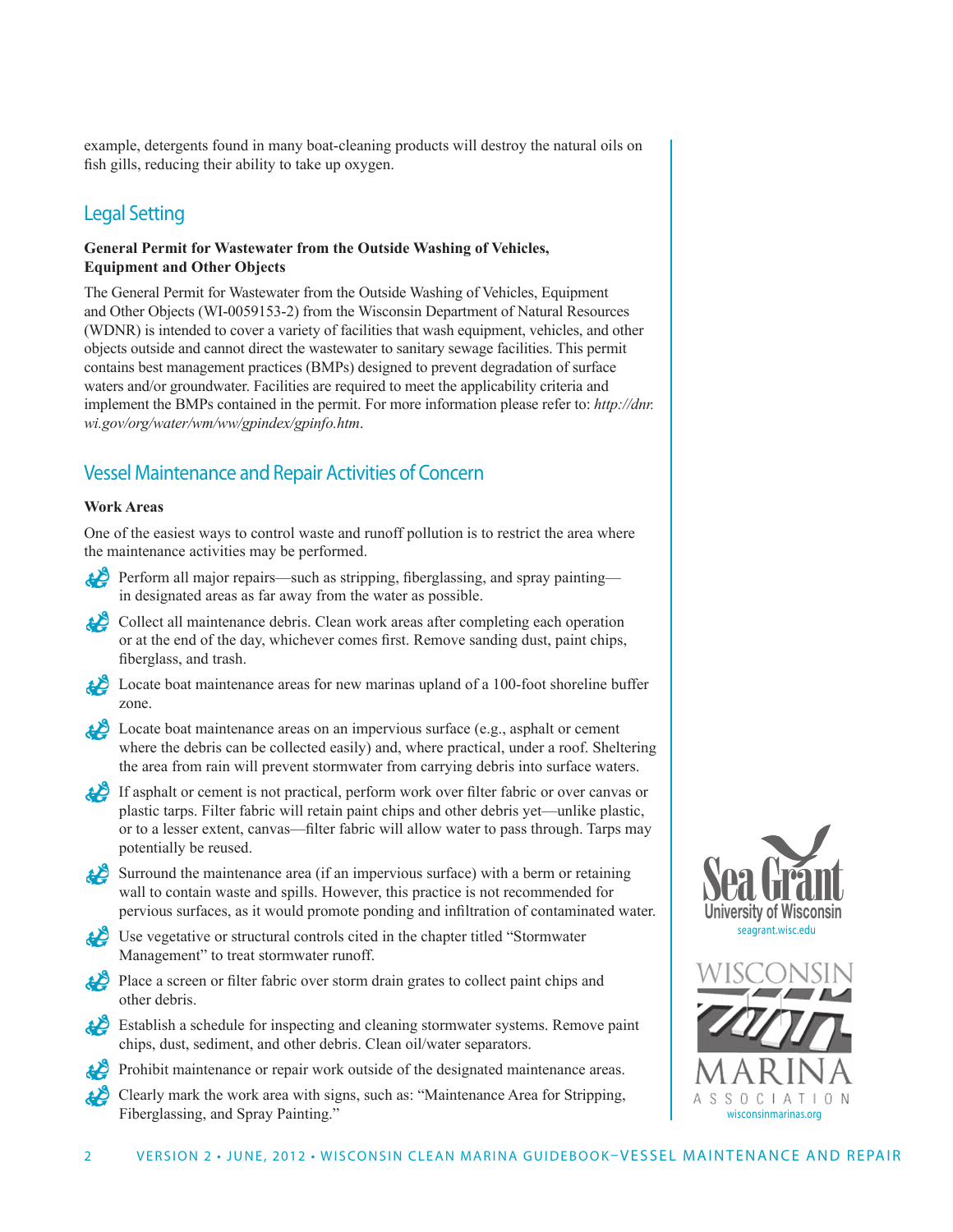

- Post signs in the boatyard describing BMPs that boat owners and contractors must follow, such as "Use Tarps to Collect Debris" and distribute your policy of environmental rules to customers.
- Develop procedures for managing requests to use the work space, to move boats to and from the site, and to ensure the use of BMPs.

### **Boat Cleaning**

- Wash boats on land in a contained area where the wash water can be collected and treated.
- Wash boat hulls above the waterline by hand using a soft sponge and frequently enough so that the need to use cleaners will be reduced.
- 
- Avoid using caustic cleaners such as bleach, ammonia or lye. Do not use petroleumbased cleaning products.
- Use cleaning products that are environmentally friendly (e.g., non-toxic and phosphate free). Always follow the instructions on the label and test the product in an inconspicuous area. Use the products sparingly and only when "elbow-grease" is not working. Beware of biodegradable products that may cause water-quality problems.
- Keep boats waxed. A good coat of wax will prevent surface dirt from becoming ingrained in the hull and makes boats easier to clean later.

#### **Pressure Washing**

Marinas that perform pressure washing are required to implement the BMPs contained in the General Permit for Wastewater from the Outside Washing of Vehicles, Equipment and Other Objects (WI-0059153-2) from the WDNR.

- When pressure washing ablative/anti-fouling paint, use the least amount of pressure necessary to remove the growth, but leave the paint intact. Where practical, use a regular garden-hose and a soft cloth.
- Pressure wash over a bermed, impermeable surface that allows the wastewater to be contained and filtered to remove sediments.
- Direct wash water containing solids and particulates to a seepage area, such as a grassy area, so that solids are trapped by the soil.
- Visible solids must be removed from wash water before it may be discharged to waterways. At a minimum, allow large particles to settle out.
- Filtration uses devices such as compost socks, screens, filter fabrics, oil/water separators, sand filters, and hay bales to remove particles for water discharged directly to surface waters.

Collect and dispose of boat-washing debris.

Other treatment techniques include the following:

- Chemical treatment relies upon the addition of some type of catalyst to cause the heavy metals and paint solids to settle out of the water.
- Swirl concentrators are examples of physical treatment that can be used to concentrate pollutants. They are small, compact soil separation devices with no moving parts. Water flowing into a concentrator creates a vortex that centralizes the pollutants. Clean water is then discharged. However,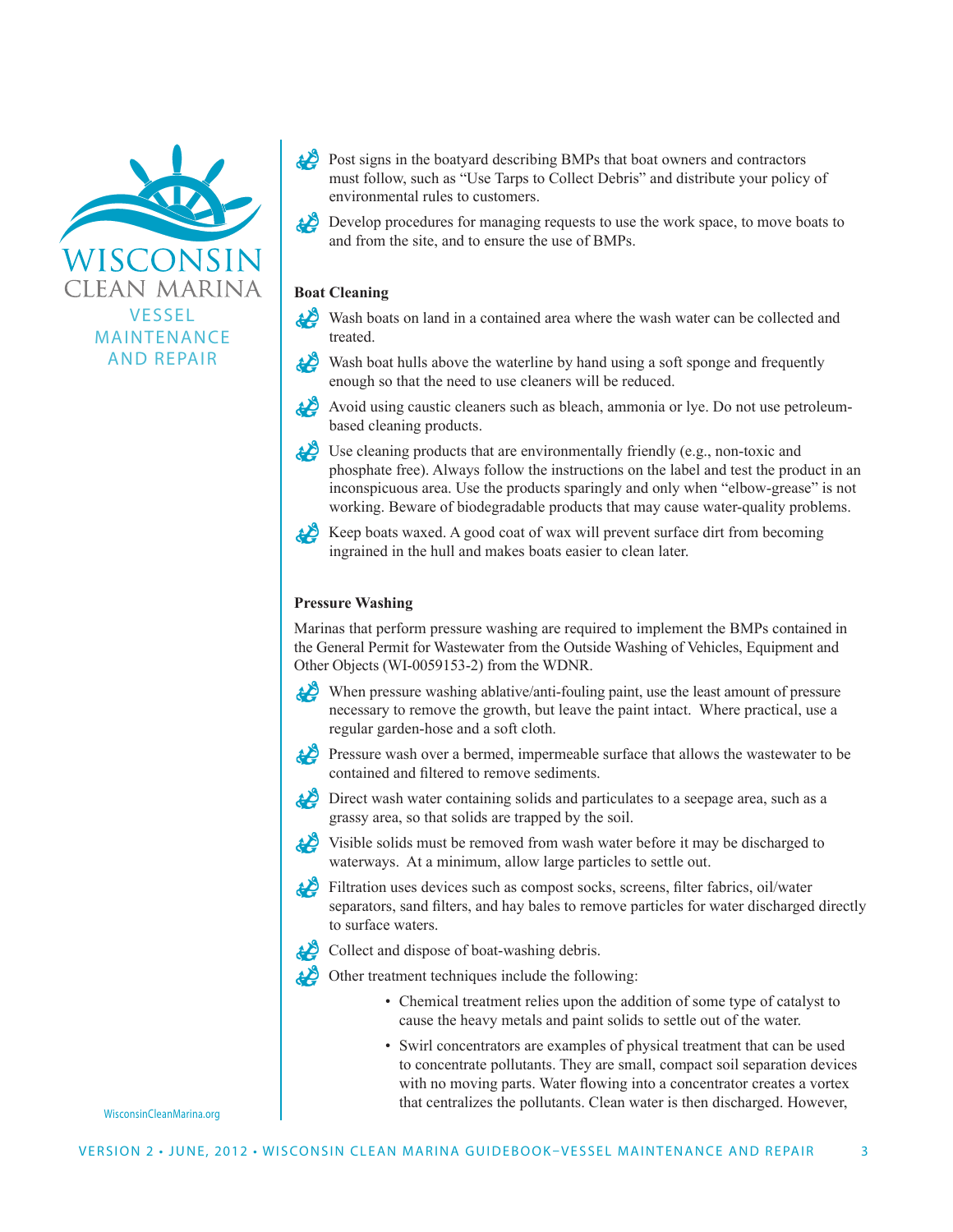this process will only remove large particulate material, it does not address the dissolved concentrations present.





Collected solids must be periodically removed from settling and filtration areas to ensure continued settling and filtration capacity and to avoid solids carry-over to surface waters during periods of high flow.

#### **Solvents**

Refer to the chapter titled "Waste Contaminant and Disposal" for further information about requirements for handling, storing, and transporting hazardous wastes.

- Store containers of usable solvents, as well as waste solvents, rags, and paints in covered, UL-listed approved containers.
- Hire a permitted and registered hazardous waste hauler to recycle or dispose of used solvents.
- Direct solvent used to clean spray equipment into containers to prevent evaporation of volatile organic compounds. A closed gun cleaning system will reduce cleaning material costs.
- Use only one cleaning solvent to simplify disposal. £D
- Use only the minimum amount of solvent (e.g., stripper, thinner) needed for a given job.
- For small jobs, pour the needed solvent into a small container, reducing the contamination of a large amount of solvent.
- Use citrus-based solvents and other similar products with no or low volatility.
- Order your spray painting jobs to minimize coating changes. Fewer changes mean less frequent purging of the spray system. Order your work light to dark.
- Allow solids to settle out of used strippers and thinners so you can reuse solvents.
- Keep records of solvent and paint usage so you have a handle on the amount of hazardous waste generated on site. Marinas that do more than occasional touch-up painting may require an air permit from the WDNR. The Permit Primer can assist marina owners in evaluating whether these regulations apply to them: *[http://dnr.](http://dnr.wi.gov/permitprimer/air/index.html) [wi.gov/permitprimer/air/index.html](http://dnr.wi.gov/permitprimer/air/index.html)*.

## **Compound Waxing**

- Check all product material safety data sheets (MSDS) and purchase products that are non-hazardous.
- Conduct compounding and waxing away from the water.
- If possible, use phosphate-free, biodegradable, and non-toxic soap when prepping a hull. When removing tough stains, use only as much stain remover as necessary, or use a more abrasive rubbing or polishing compound.

## **Fiberglassing**

- Minimize waste by working with small batches of resin.
- Avoid putting liquid hardener in the trash, since it can spontaneously combust when



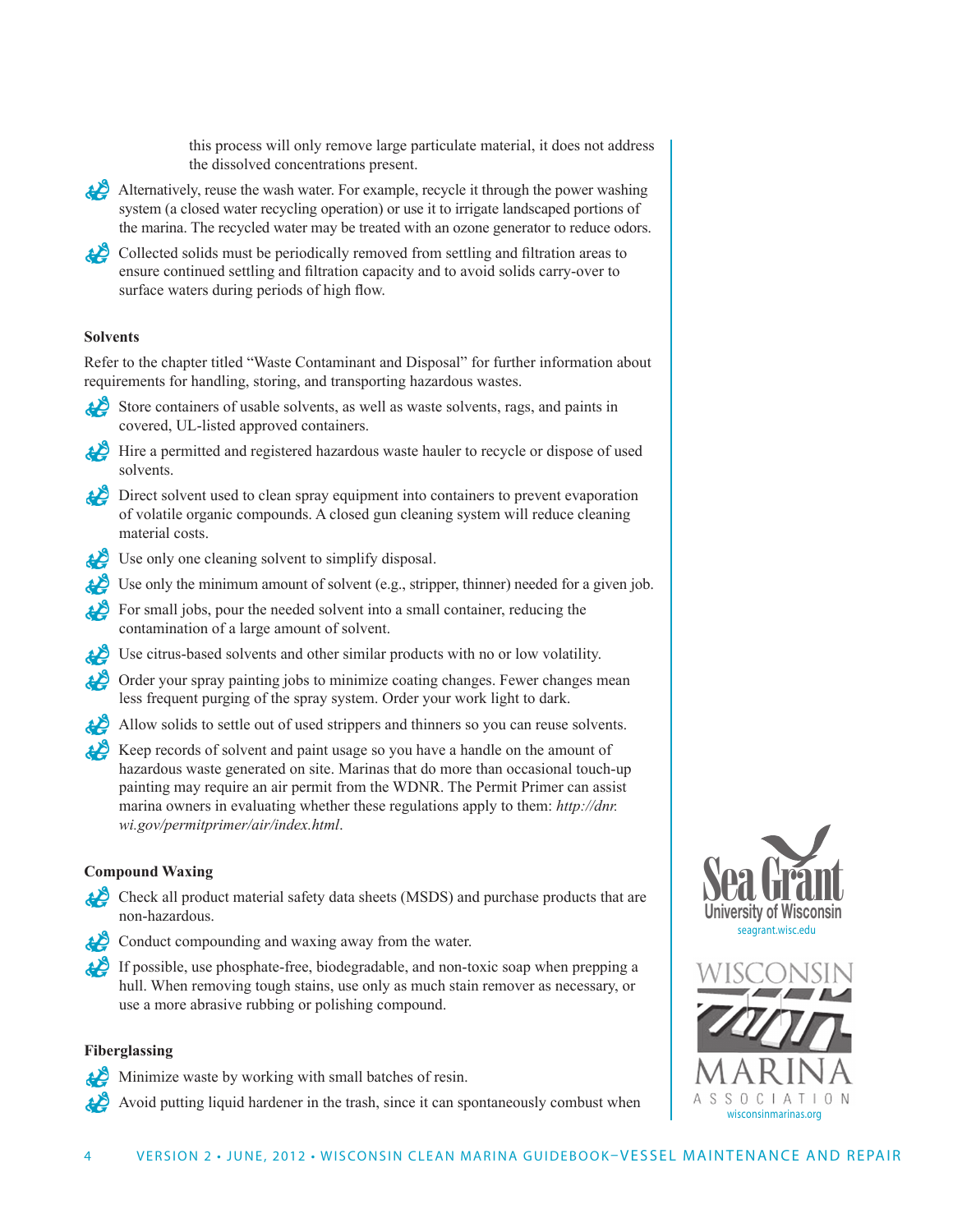

*Bioremediating parts washer at Washburn Marina. Photo Credit: Gene Clark, UW Sea Grant Institute.*

[WisconsinCleanMarina.org](http://www.WisconsinCleanMarina.org)



 Store acetone appropriately and refer to the "Waste Containment and Disposal" chapter for more information on handling, storing and disposal requirements.

#### **Teak Refinishing**

Teak cleaners, which contain acids and caustics, can be toxic to marine life when spilled in the water.

Avoid teak cleaners containing acids (such as phosphoric acid or oxalic acid) or those labeled "caustic, corrosive, or acidic." Clean teak with a mild, phosphate-free detergent with bronze wool, if possible.



If possible, conduct teak refinishing in an upland maintenance area. If not possible, use safer cleaners and avoid flushing excess teak cleaner and teak oil into the marina basin.

#### **Varnishing**

- Avoid the disposal problem of leftover varnish by mixing only as much as is needed for a given job. Consider sharing leftover varnishes with customers or setting up an exchange area for customers to swap unused items.
- Use less hazardous, water-based varnishes that pose less of a threat to human health or the environment.
- In case of varnish spills on land, use absorbent material for clean up, and collect any contaminated soils. Spills in waterways should be contained and mopped up with booms or pads that repel water but absorb petroleum.

### **Repairing and Maintaining Engines**

- Store engines and engine parts under cover on impervious surfaces such as asphalt or concrete.
- Do not wash engine parts over the bare ground or water.
- Use dry pre-cleaning methods, such as wire brushing.
- Avoid unnecessary parts cleaning.
- Adopt alternatives to solvent-based parts washers such as bioremediation systems that take advantage of microbes to digest petroleum. Bioremediation systems are selfcontained with no effluent discharge. The cleaning fluid is a mixture of detergent and hot water. Microbes that are hydrocarbon degrading are added periodically to digest the accumulated wastes.
- Use water-based, non-VOC cleaners that are less hazardous than solvent-based degreasers. They are also less toxic and non-flammable.
- If you use a solvent to clean engine parts, do so in a container or parts washer with a lid to prevent evaporation of VOCs. Keep the container lid closed when not in use. Continue to reuse the solvent until it is totally spent, then recycle it.
- Use drip pans when handling any type of liquid. Use separate drip pans for each fluid to avoid mixing. Recycle the collected fluid. Mixed liquids cannot be recycled and must be stored and disposed of as hazardous waste. Do not discharge antifreeze to

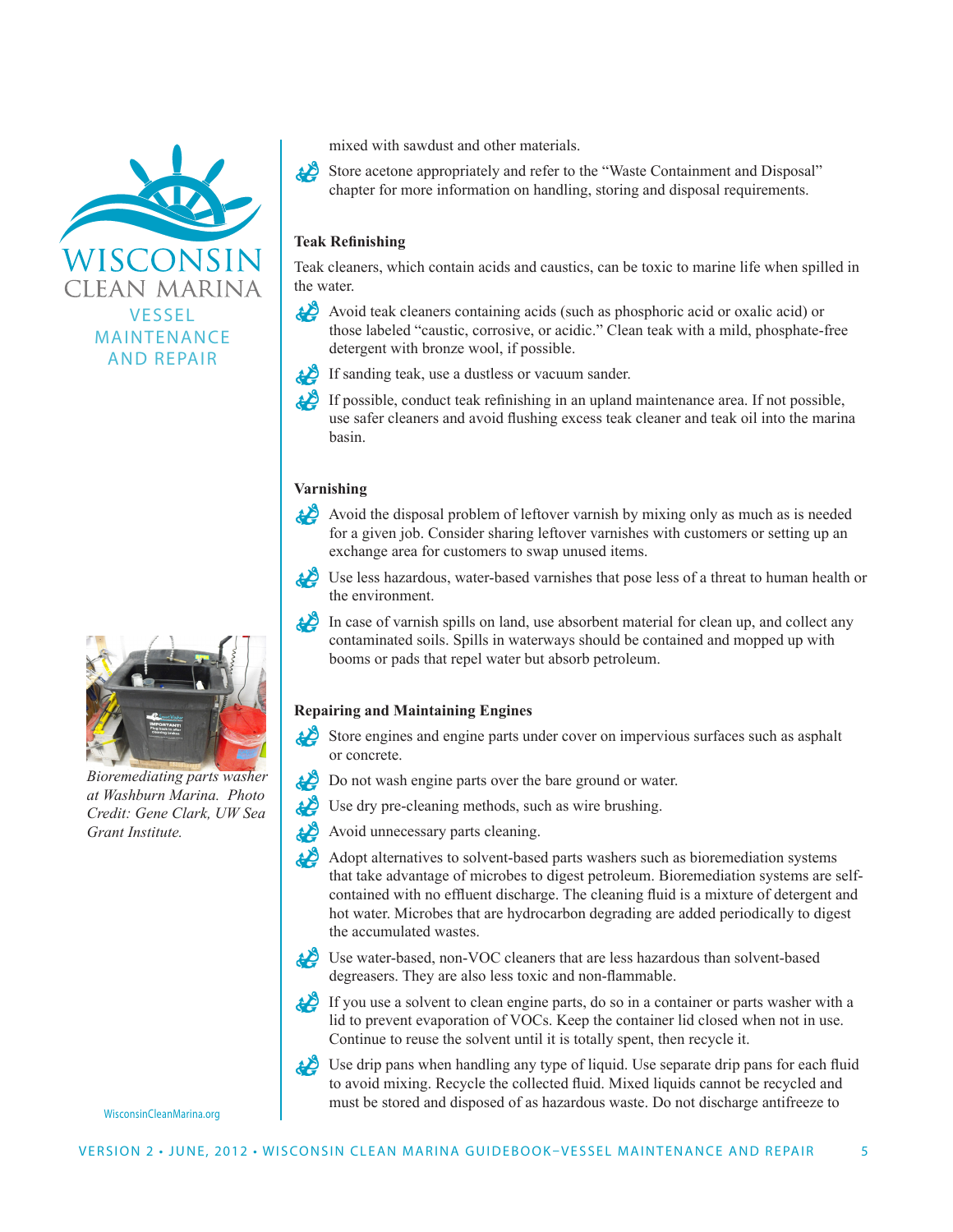drains or surface waters.



- Use funnels to transfer fluids.
- 
- Drain all fluids from parts prior to disposal.
- Clean engine repair areas regularly using dry cleanup methods, e.g., capture petroleum spills with oil-absorbent pads.
- Prohibit the practice of hosing down the shop floor. £D

## **Winterizing**

*Antifreeze*

- Do not allow any "blow out" of antifreeze directly into the water or onto any surface that would drain to the water. Provide an antifreeze recapture and recycling service.
- Use only propylene glycol antifreeze for all systems. It is substantially less toxic than ethylene glycol antifreeze.
- For health reasons, ethylene glycol should never be used in potable water systems; it is highly toxic and cannot be reliably purged come springtime.
- If you use ethylene glycol, it must be captured and disposed of properly and not down a drain that goes to the wastewater treatment plant (WWTP).
- Use the minimum amount of antifreeze necessary for the job.

*Gasoline*

- Add stabilizers to fuel to prevent degradation. Stabilizers are available for gasoline and diesel fuels and for crankcase oil. These products protect engines by preventing corrosion and the formation of sludge, gum, and varnish. Also, the problem of disposing of stale fuel in spring is eliminated.
- Be sure fuel tanks are 85-90 percent full to prevent flammable fumes from accumulating and to minimize the possibility of condensation leading to corrosion. Do not fill the tank more than 90 percent full. The fuel will expands as it warms in the springtime; fuel will spill out the vent line of a full inboard tank.



- Be sure the gas cap seals tightly.
- Inspect bilges prior to extended boat storage. Require boat owners to clean all water, oil, or foreign materials from the bilge using oil-absorbent material.

## *Covers*

 Promote reusable canvas or recyclable plastic covers. Some manufacturers will clean and store canvas covers during the boating season.

Recycle used plastic and shrink wrap covers.

## **Battery Storage and Disposal**

- Landfilling and burning lead acid batteries is prohibited in Wisconsin (s. 287.01 (1m) (a) and (am), Wis. Stats.).
- Avoid long-term storage of spent lead acid batteries by sending accumulated batteries to a reclaimer within six months of receipt. Limit accumulation of large quantities of spent batteries. If necessary, ship more frequently.
	- Store spent lead acid batteries upright in a secure location, protected from freezing.
	- Never stack batteries directly on top of each other. Layer with wood.



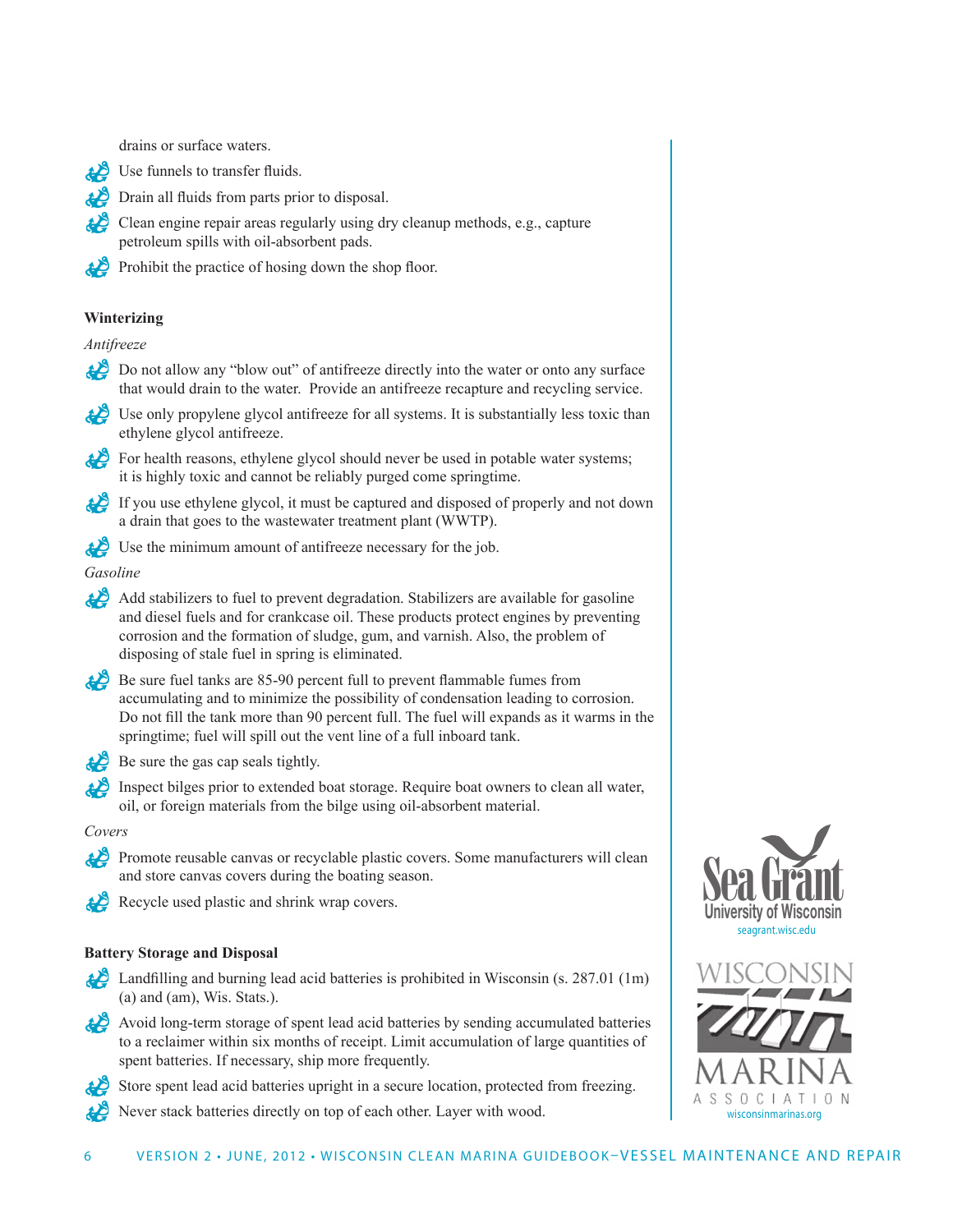

- Never drain batteries or crack the casings.
- Place cracked or leaking batteries in a sturdy, acid-resistant, leak-proof, sealed container (e.g., a sealable five-gallon plastic pail). The container should be kept closed within the battery storage area.
- Strap batteries to pallets or wrap batteries and pallet in plastic during transport.
- Keep written records of weekly inspections of spent lead acid batteries.
- For those marinas that sell lead acid batteries, Wisconsin retailers are required to accept used batteries with the sale of a lead acid battery (s. 287.18 (5), Wis. Stats.).

## **Boat Disposal**

Empty the boat's fuel tanks and reuse or dispose of used gasoline as hazardous waste.

Remove and recycle the following boat parts and fluids:

- used oil
- used antifreeze
- boat engine (recycle as scrap metal)
- any metal with recyclable value, such as lead, zinc, aluminum, copper
- appliances or HVAC equipment containing refrigerants

Remove all mercury-containing devices (i.e., some electronic equipment, bilge pump switches, old ship's barometers, fluorescent lights) and manage as universal waste.

Reduce the size of the hull into smaller pieces as directed by the solid waste facility. The smaller the pieces, the easier it is for the facility to take. Measures should be taken during this process to control fugitive dust. Many marine products contain toxic materials that may become airborne.

## **In-Water Maintenance**

 If the impacts of in-water cleaning or maintenance activities (regardless of the area involved) cannot be contained or mitigated against, remove the boat from the water. No debris or chemical wastes should be allowed to fall into the water.

Keep containers of cleaning and maintenance products closed.

 Restrict or prohibit sanding on the water. When it is absolutely necessary to sand on the water, use vacuum sanders to prevent dust from falling into the water. Do not sand in a heavy breeze.

Plug scuppers to contain dust and debris.

Restrict or prohibit spray painting on the water.<br>Discourage underwater hull cleaning in your fa

 Discourage underwater hull cleaning in your facility. Given the concentration of boats, underwater cleaning is dangerous to divers and the heavy metals that are released are harmful to aquatic life. Insurance to cover divers is also expensive.

#### **Dust from Sanding**

Do not let dust fall onto the ground or into the water or become airborne.

 Invest in vacuum sanders and grinders. These tools collect dust as soon as it is removed from the hull. Vacuum sanders allow workers to sand a hull more quickly

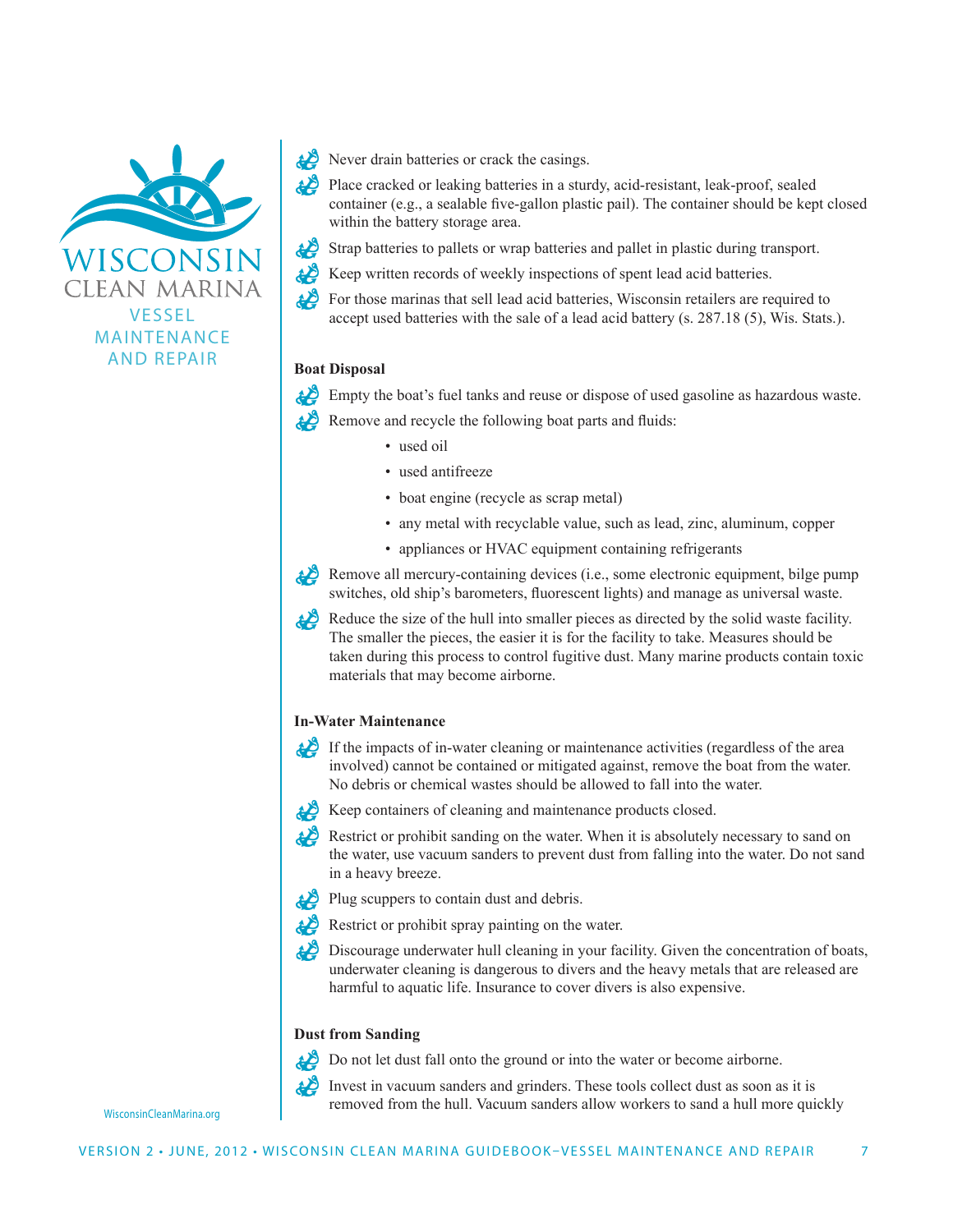than with conventional sanders. Additionally, because paint is collected as it is removed from the hull, health risks to workers are reduced.

- Require tenants and contractors to use vacuum sanders. Rent or loan the equipment to tenants or contractors.
- Establish a marina policy to prohibit sanding without vacuum equipment.
- Conduct sanding in the maintenance area or over a drop cloth.
- Restrict or prohibit sanding on or near the water to the greatest extent possible.
- When sanding on the water is unavoidable, use a vacuum sander and keep dust out of the water.
- Use a damp cloth to wipe off small amounts of sanding dust.
- Collect debris. Determine if the debris is hazardous or non-hazardous waste. If it is nonhazardous and does not contain free liquids, take it to a municipal solid waste landfill or dispose of in a dumpster.

## **Debris from Blasting**

- Prohibit uncontained abrasive (sand) blasting at your facility.
- Perform abrasive blasting in the boat maintenance area within a structure or under a plastic tarp enclosure. Do not allow debris to escape from the enclosure.
- If tarp enclosures are used, avoid blasting on wind days. Because tarps are not rigid, they do not eliminate wind flow through the blasting area, so they allow the wind to carry blasting material and residue into surface waters.
- Investigate alternatives to traditional media blasting. Hydroblasting and mechanical peeling essentially eliminate air quality problems. However, debris must still be collected—consider using a filter cloth ground cover.
- Avoid dust entirely by using a stripper that allows the paint to be peeled off. These products are applied like large bandages, allowed to set, and then stripped off. When the strips are removed, the paint is lifted from the hull. Dust and toxic fumes are eliminated.
- Invest in a closed, plastic medium blast (PMB) system. These systems blast with small plastic bits. Once the blasting is completed, the spent material and the paint chips are vacuumed into a machine that separates the plastic from the paint dust. The plastic is then cleaned and may be reused. The paint dust is collected for disposal. A 50-foot boat will produce about a gallon of paint dust, substantially less than the many barrels of sand and paint that must be disposed of with traditional media blasting methods.
- Collect debris and provide for proper disposal. If the waste is hazardous, send it to a permitted hazardous waste disposal facility.
- Recycle used blast media. Investigate companies that recycle used blast media into new media or other products.

#### **Antifouling Paints**

Antifouling bottom paints protect hulls from zebra mussels, algae, and other fouling organisms that can interfere with vessel performance. Pesticides and heavy metals within the paints also harm fish and other non-target species. Most paints work by slowly releasing a biocide, generally cuprous oxide (Cu2O).



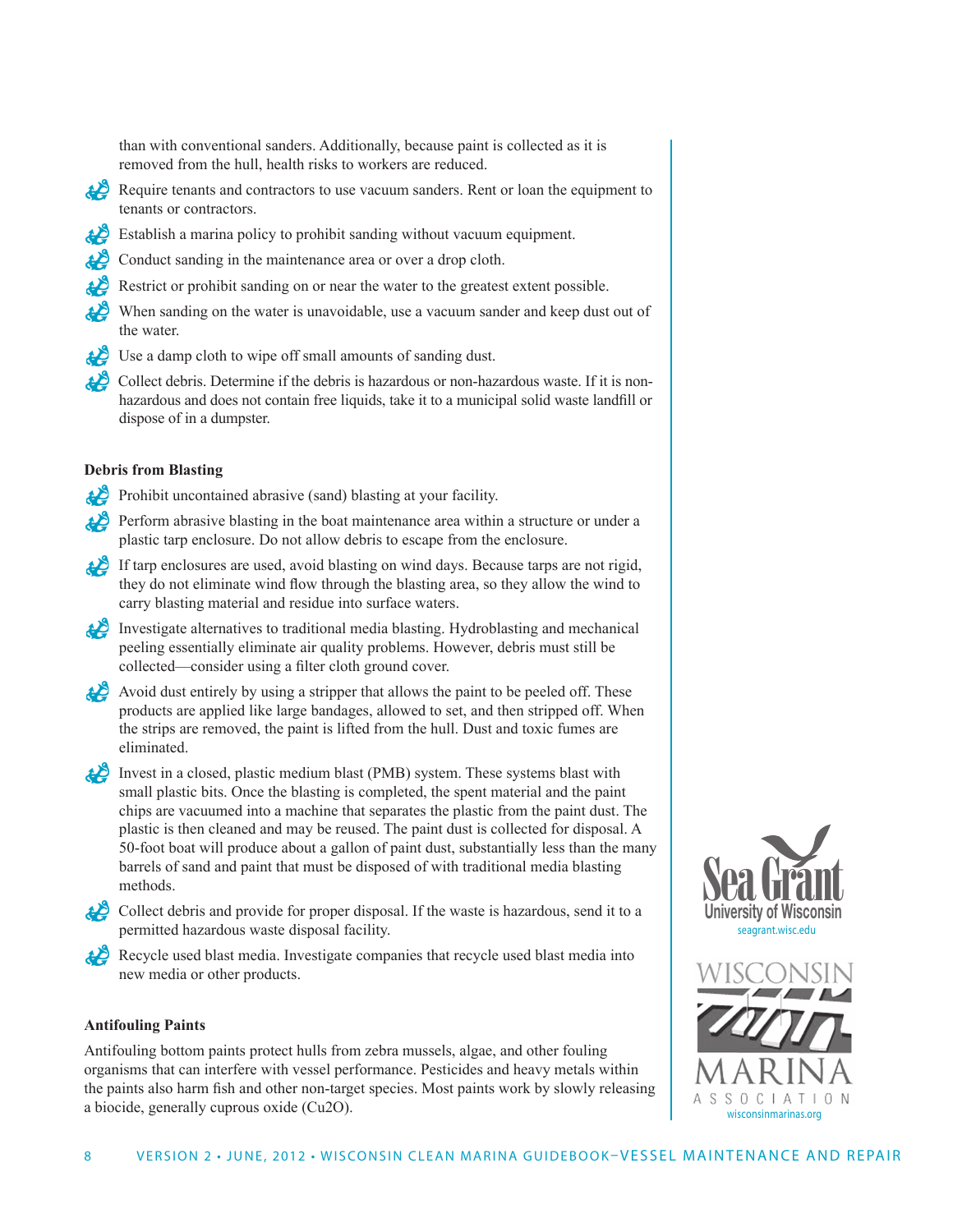

Copper-based paints are not used on aluminum hulls; the interaction between copper and aluminum leads to corrosion. Instead, tin-based paints (tributyl tin or TBT) are often used on aluminum-hulled vessels. Because tin is extremely toxic, it must applied cautiously. Concentrations of TBT as low as a few parts per trillion have caused abnormal development in shellfish (EPA 1993). Tin is easily absorbed by fish through their gills and accumulated to high levels in sediments. For these reasons, Federal law restricts the use of tin-based paints to aluminum vessels, boats larger than 82 feet (25 meters), and outboard motors and lower drive units.

In Wisconsin, tributyl tin is classified as a limited use pesticide—"a pesticide which under certain conditions or usages constitutes a serious hazard to wild animals other than those it is intended to control" (NR 80.01 (4)). Wisconsin allows the use of TBT compounds and organotin derivatives if usage does not involve addition to waters of the state or to structures in contact with waters of the state or if the paint does not have a release rate greater than 4 micrograms per day and is used on a boat at least 65 feet in length or on an aluminum boat, boat part or boat accessory (NR 80.03(13)).

#### *License Requirements for Painting with Antifouling Paints*

For marinas that apply antifouling paints to boats, there are certain licensing and certification requirements by the Wisconsin Department of Agriculture, Trade, and Consumer Protection (DATCP). These requirements are dependent on whether the marina is applying the antifouling paints in a for-hire status and whether the antifouling paint is a restricted-use product. For more information on the certification process, please refer to: *[http://ww2.wisconsin.gov/state/license/app;jsessionid=0001lf8fq0j-XilOnpbjKmuZ0Gz:-](http://ww2.wisconsin.gov/state/license/app;jsessionid=0001lf8fq0j-XilOnpbjKmuZ0Gz:-H91OL?COMMAND=gov.wi.state.cpp.license.command.ShowPermitTypes&selectedLicense=2001010315212523897143) [H91OL?COMMAND=gov.wi.state.cpp.license.command.ShowPermitTypes&selectedLicen](http://ww2.wisconsin.gov/state/license/app;jsessionid=0001lf8fq0j-XilOnpbjKmuZ0Gz:-H91OL?COMMAND=gov.wi.state.cpp.license.command.ShowPermitTypes&selectedLicense=2001010315212523897143) [se=2001010315212523897143](http://ww2.wisconsin.gov/state/license/app;jsessionid=0001lf8fq0j-XilOnpbjKmuZ0Gz:-H91OL?COMMAND=gov.wi.state.cpp.license.command.ShowPermitTypes&selectedLicense=2001010315212523897143)*, or contact the DATCP pesticide certification and licensing program manager at (608) 224-4551.

Marinas that apply antifouling paint for hire need a pesticide application business location license. In addition, the person(s) applying the antifouling paint would need to be a certified pesticide applicator (within the antifouling paint category) and be licensed as an individual commercial pesticide applicator for hire. This is required regardless of whether the antifouling paint contains a restricted-use or nonrestricted-use pesticide.

At marinas where a person applies a **nonrestricted-use pesticide** containing antifouling paint to his or her boat, or a boat owned by his or her employer, the pesticide applicator licensing requirements **do not** apply. However, if the person is applying a **restricteduse pesticide**, then he or she would need to be a certified pesticide applicator within the antifouling paint category and be licensed as an individual commercial applicator. The business that employs the person applying the antifouling paint to a boat owned by the business would not need to obtain the pesticide application business location license.

#### *Antifouling paints can be separated into three general categories:*



Ablative Paints. Ablative antifouling paints also leach some toxins into the water. The major difference is that as the active ingredient is leached out, the underlying film weakens and is polished off as the boat moves through the water. As the depleted film is removed, fresh antifouling paint is exposed. There are several water-based ablative paints on the market that are up to 97 percent solvent free. As a result, levels of VOCs are substantially reduced as compared to solvent-based paints. Ease of cleanup is another advantage of water-based paints.

[WisconsinCleanMarina.org](http://www.WisconsinCleanMarina.org)

**Non-Toxic Coatings.** Teflon, polyurethane, and silicone paints are non-toxic options. All deter fouling with hard, slick surfaces.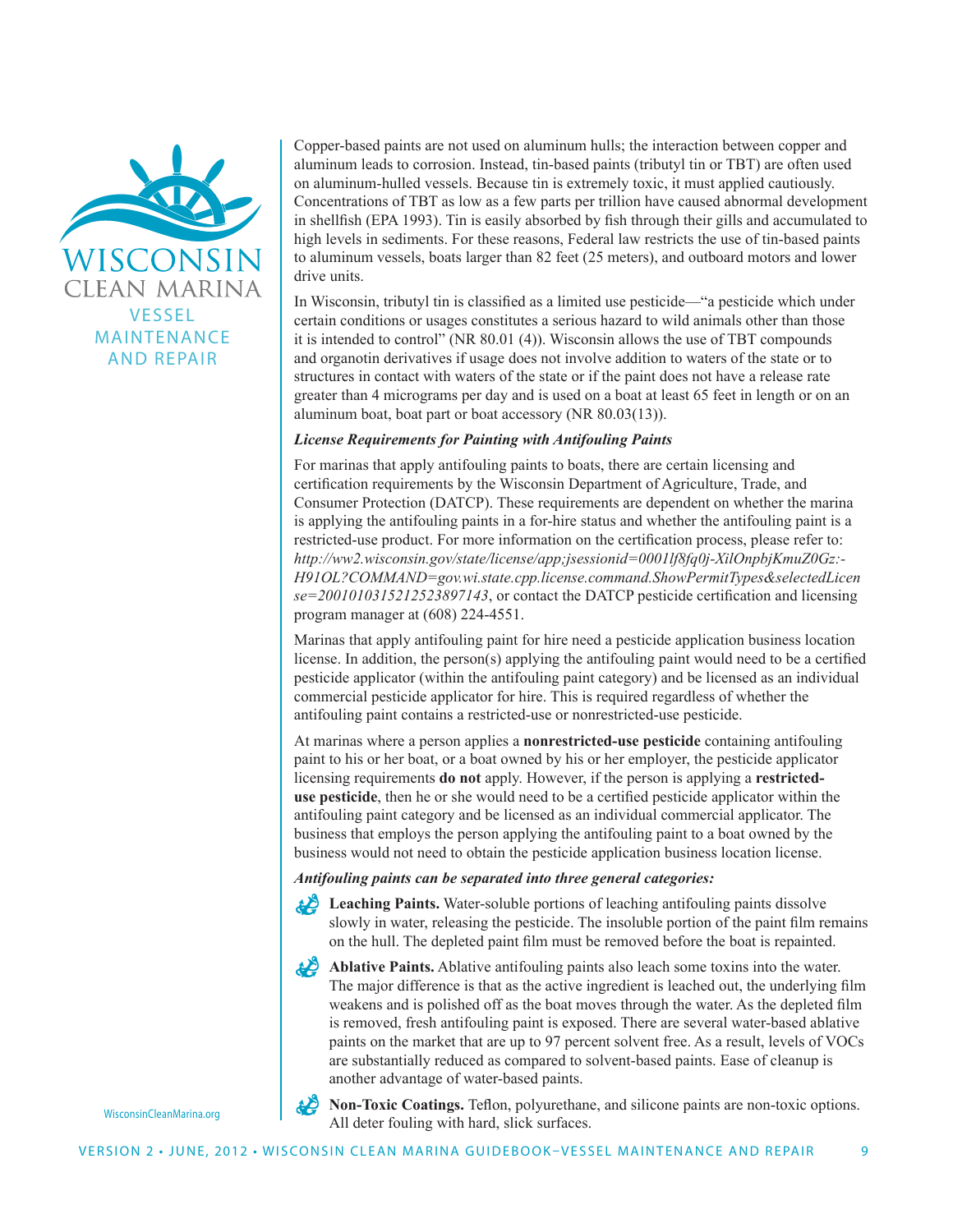## **Painting**

- **AD** Recommend to your customers antifouling paints that contain the minimal amount of toxic ingredient necessary for the expected conditions.
- Avoid soft ablative paints.
- - Use water-based paints whenever practical.
- Stay informed about antifouling products like Teflon, silicone, polyurethane, and wax that have limited negative impacts. Inform your customers about such paints.
- Store boats out of the water, where feasible, to eliminate the need for antifouling łP paints.
- Waste antifouling paints containing pesticides, solvents, or metals such as barium, £P chromium, cadmium or lead may need to be disposed of as a RCRA hazardous waste. Hazardous waste antifouling paints cannot be mixed with non-hazardous paints (e.g., latex) for disposal.

#### **Painting Operations**

- Use brushes and rollers whenever possible.
- Consider establishing a marina policy that prohibits customer paint spraying.
- Reduce paint overspray and solvent emissions by minimizing the use of spray equipment.
- Prohibit spray painting on the water. £Õ
- Limit in-water painting to small jobs. Any substantial painting should be done on land, in the boat maintenance area, and/or over a ground cloth.
- If painting with a brush or roller on the water, transfer the paint to the boat in a small (less than one gallon), tightly covered container. Small containers mean small spills.
- Mix only as much paint as is needed for a given job. Consider sharing leftover paints with customers or setting up an exchange area for customers to swap unused items.
- Mix paints, solvents, and reducers in a designated area indoors or under a shed and far from the shore.
- Keep records of paint use to show when excess paint was mixed for a job. Use the **AD** information to prevent over-mixing in the future.

#### **Overspray**

In some cases, spray painting is the only practical choice for paint/solvent application. Minimize the impact of spray painting by following these recommendations:



Conduct all spray painting on land, in a spray booth, or under a tarp.

Use equipment with high transfer efficiency. Tools such as high-volume, low-pressure (HVLP) spray guns direct more paint onto the work surface than conventional spray guns. As a result, less paint is in the air, fewer volatile organic compounds are released, less paint is used, and cleanup costs are reduced. Air atomizer spray guns and gravity feed guns are other types of highly efficient spray equipment.



Educate personnel on how to properly operate spray equipment to reduce overspray and minimize the amount of paint per job.